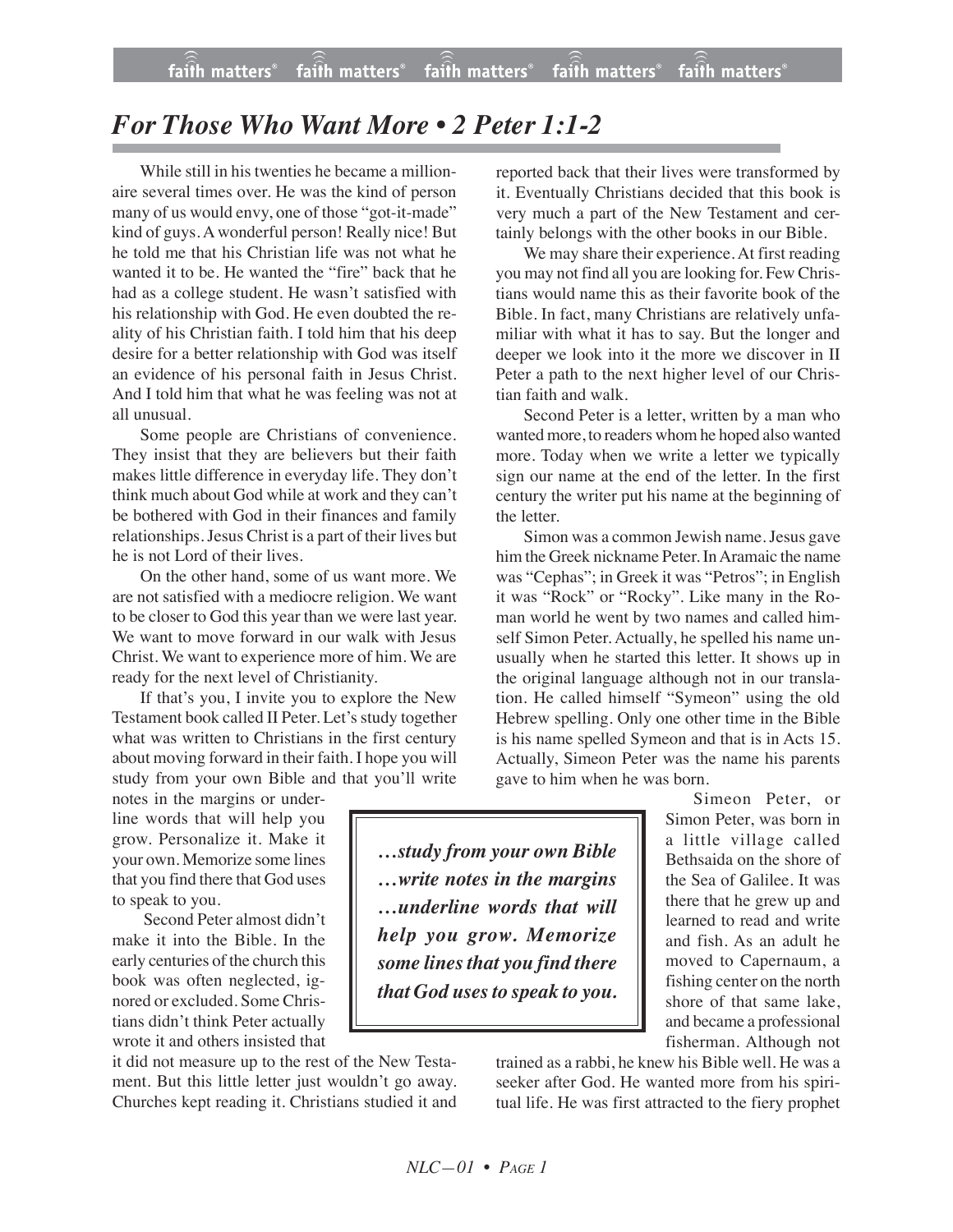John the Baptist and later to the charismatic teacher Jesus of Nazareth. When Jesus called him from fishing on the sea to following after Jesus he responded with an instant "yes!"

No matter how much he got of Jesus, Peter always wanted more. He was committed, zealous and impulsive. When Jesus walked on water Peter jumped out of the boat and went right to him. When Jesus was transformed into a radiant supernatural presence on the Mount of Transfiguration, Peter was there. When Jesus fed the thousands with a boy's lunch, healed the sick and raised the dead Peter was always close by. When Jesus asked his disciples who they thought he was, Peter was the only one with the courage to shout back, "You are the Christ, the Son of the living God." And, when Jesus was arrested and tried for treason, Peter sneaked into the courtyard to be as close to Jesus in his most desperate hour as he could get.

Not that Peter always got it right. Sometimes his impulsiveness got him into serious trouble. Once Jesus was so disgusted with Peter that he called him "Satan". When Jesus was arrested Peter pulled out a knife and attacked one of the arresting police officers (he was better at fishing than fighting and cut off the cop's ear by mistake). And when Jesus needed him most Peter denied that he even knew Jesus three times in one night and deeply saddened Jesus' heart.

But when he blew it he was always deeply sorry. He was the kind of man who learned from his mistakes and did not repeat them. Whatever it took he always wanted to be part of the action. He wanted to be closer to God. He wanted more of Jesus.

By the time Peter wrote this letter nearly forty years had passed since Jesus had returned to heaven. Peter had learned a lot. He was older and wiser and more experienced. He had grown a lot. He wanted to share what he knew with any of us who would do whatever it takes, always want to be part of the action, want to be closer to God and want more of Jesus.

Peter identifies himself in three ways—as Simon Peter, a servant and an apostle of Jesus Christ. If you had three blanks to fill in about yourself, what would you write? No doubt you would write your name first, but then what would you put for numbers two and three?

Peter calls himself a servant. Actually, if we don't read another word from the rest of this book

we have already learned something powerful and significant. Peter didn't use the word for a household servant; he used the word for a slave: "doulos". In the Roman Empire a master owned a slave as a piece of property. He could do absolutely whatever he wanted with a slave. Slaves were taught that their only law was the master's command. Slaves owned no property, had no holidays, didn't get days off or have any other independence. All of life was centered on the master. Most people didn't want to identify themselves as salves.

But Peter had discovered in those four decades that being the slave of Jesus set him free. He completely belonged to Jesus. His only law was Jesus' command. He owned nothing of his own; everything belonged to Jesus. He had no days off, no holidays and no other independence. All of life was centered on Jesus. He was proud to be the slave of Jesus Christ!

Here's the challenge for us. We want to move on to the next level of Christianity. We want to experience God. We are tired of the same-old-sameold. Yet we want to keep title to our lives. We want to choose when to obey Jesus. We want to have some days off from God. We want to be the center of our own lives. But we can't have it both ways!

If Peter were here he would call for a choice right now. Are we willing to be the doulos, the slave, of Jesus? Do we agree in advance to do whatever he commands, even if we prefer not to do it? What do you say? What do you choose? To those of us who are reluctant to sign over title for the rest of our lives out of fear that we might have to move, break off a relationship or give away something we want to keep Peter would ask, "What's the problem? Don't you trust Jesus? Do you think you can do a better job with your life than Jesus will?" Peter trusted Jesus enough to be his slave. That's how he got more. That's how he moved on to Next Level Christianity.

I want to ask you to try something. Take a piece of paper and a pen or pencil. Sign your name and write after it "a slave of Jesus Christ."

Peter had three ways of self-identification: Name; Servant; Apostle. The broad definition of "apostle" is anyone who has been sent on a mission. So all Christians are apostles. But here Peter uses the word in a technical sense to refer to that small band of leaders upon whom Jesus founded the church. St. Paul wrote in Ephesians 2:20, speak-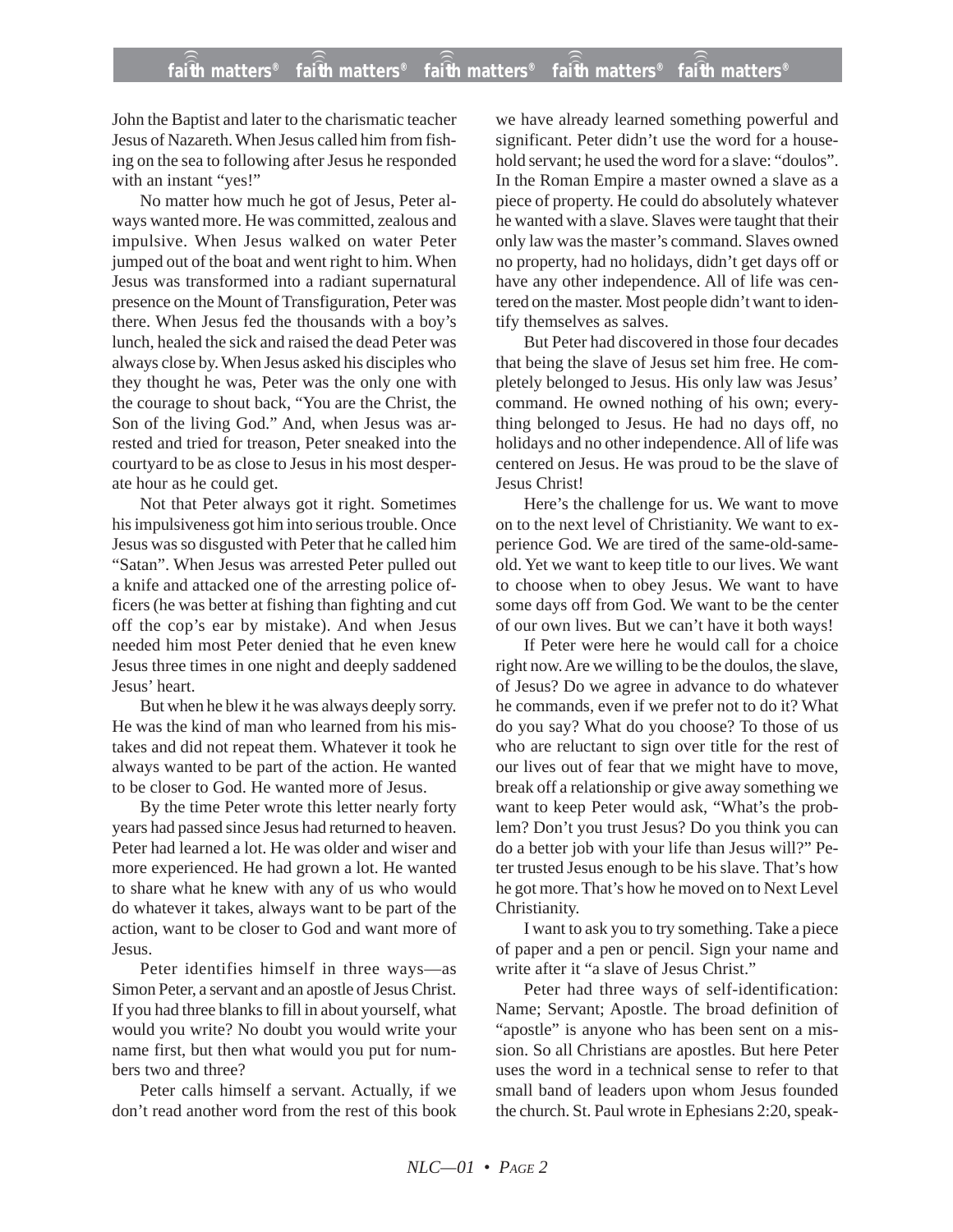## **faith matters® faith matters® faith matters® faith matters® faith matters®** ))) ))) ))) ))) )))

ing of the church as *"built on the foundation of the apostles and prophets, with Christ Jesus himself as the chief cornerstone."* In other words, he speaks with the authority from Jesus Christ as well as his personal spiritual experience. We can truly count on what he writes to move us ahead in our Christian faith.

Letters are not only from someone they are to someone. Peter's letter is addressed "*To those who through the righteousness of our God and Savior Jesus Christ have received a faith as precious as*

*ours."* In other words, Peter is writing to Christians. Christians then and Christians now. And not just those who say they are Christians but those whom God says are Christians.

A large majority of Americans say they are Christians when many are not. A

Christian is not someone born into a Christian family. A Christian is not someone who was baptized as a baby. A Christian is not a church member. A Christian is not someone who once prayed a prayer. A Christian is someone who, through the righteousness of God, has received faith.

Let's be sure we get this right. "Righteousness" refers to a right relationship with God. The only way to have a right relationship with God is through faith in Jesus. Faith in Jesus means that I received Jesus as my Savior from sin and that I believe everything the Bible teaches about him. This is the starting line of Christianity. If we do not personally have faith in Jesus Christ we are not Christians and if we are not Christians there is no way we can move on to the Next Level of Christianity.

Airline frequent flier programs are widely popular in the United States. On Northwest Airlines you are given Silver Elite status if you fly 25,000 miles in a year, Gold Elite status if you fly 50,000 miles in a year and Platinum Elite status if you fly 75,000 miles or more in a year. With each higher level there are increased benefits and rewards.

Imagine someone signing up to fly from Los Angeles to London and Peoria to Paris in order to move up to the next level but never signing up for the World Perks program in the first place. If you don't sign up you will not get the benefits! You can't move up until you enroll.

My Northwest frequent flyer card says, "Member since 1986." That is when I signed up. And it's similar with Christianity. Unless a person signs up as a Christian there is no way to move up to the Silver, Gold or Platinum levels of Christianity. Faith comes first.

When did you sign up? When did you register your personal faith in our God and Savior Jesus Christ? If unsure, sign up today. Tell God you believe. Tell someone else you told God. Write down the date in the front of your Bible. Seal the deal

*The only way to have a right relationship with God is through faith in Jesus.*

with believer's baptism just the way they did in the Bible. This could not be more important. Be absolutely sure!

When we put our faith for life and eternity in Jesus Christ it works because he is

*"our God and Savior Jesus Christ."* Peter wants us to know that Jesus is our Savor because he died on the cross for our sins. Peter also wants us to understand and believe that Jesus is God. The Bible here clearly teaches that Jesus is God.

Peter was a Jew writing primarily to Gentiles. He was a veteran writing to novices. He was an apostle who spent three and a half years of face time with Jesus writing to those of us who have never actually seen Jesus face-to-face. Yet his letter declares, *"To those who through the righteousness of our God and Savior Jesus Christ have received a faith as precious as ours."* Our faith and future is just as sure as St. Peter's—even if we are not Jews, even if we are new at this, even if we have never had face time with Jesus. We've got it! We are just as Christian as St. Peter himself!

In II Peter 1:1-2 we read:

*Simon Peter, a servant and apostle of Jesus Christ, To those who through the righteousness of our God and Savior Jesus Christ have received a faith as precious as ours:*

*Grace and peace be yours in abundance through the knowledge of God and of Jesus our Lord.*

This next line in II Peter 1:2 is very important to me because I need grace and I need peace. Grace refers to the generosity of God. It is the gifts God